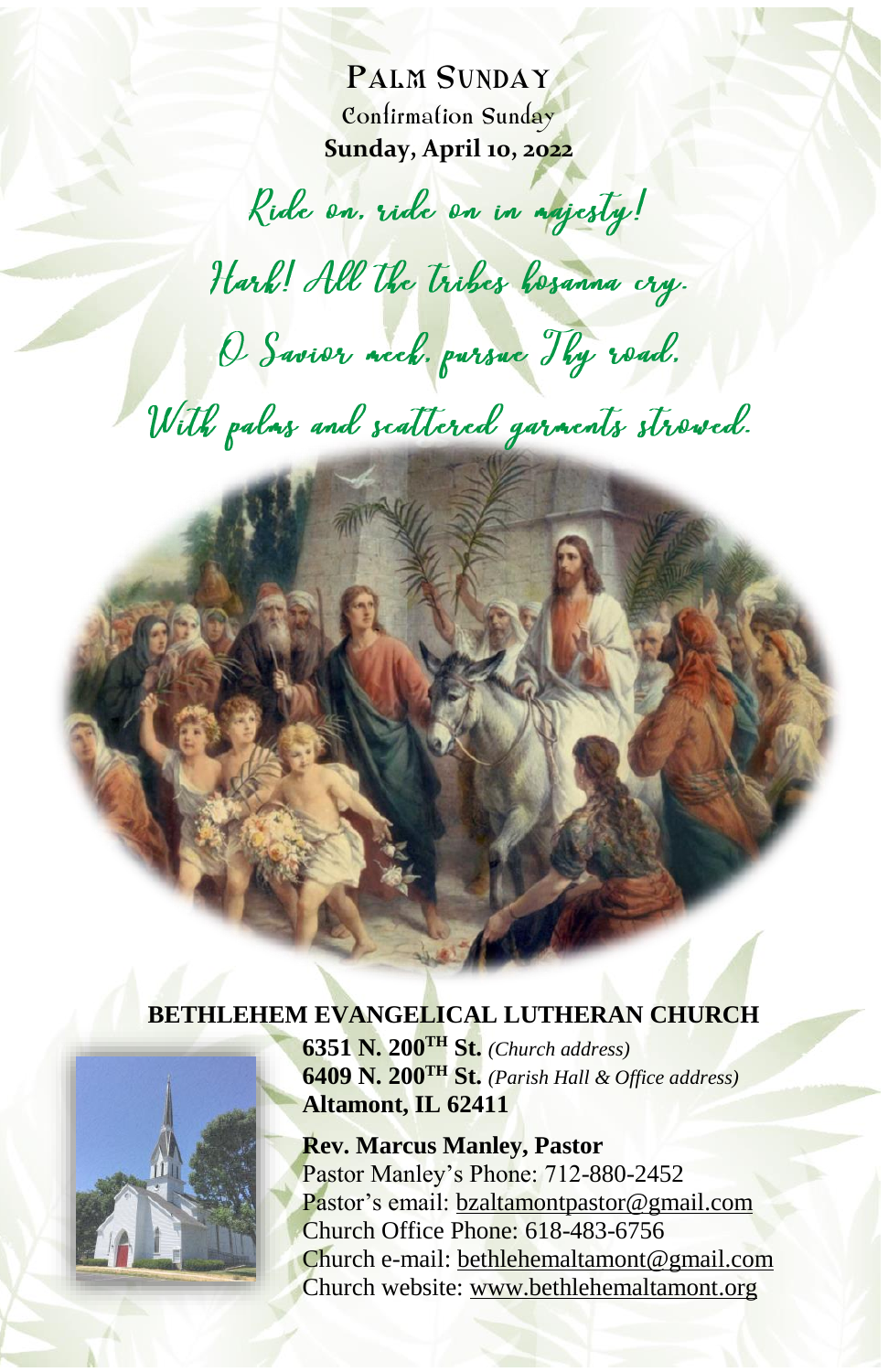*Welcome to Bethlehem Evangelical Lutheran Church, we are happy you are here today. It is customary when you enter the church nave to observe silence for meditation during your silent prayer, the ringing of the bells, and the prelude, in order to prepare you for the beginning of the worship service. Thank you for joining us today and God's blessings.*

**PRAYARANA AND TEXT PERSONAL PROPERTY AND TEXT AND TEXT AND TEXT AND TEXT AND TEXT AND TEXT AND TEXT** 

*Prayer before worship: Most merciful God, as the people of Jerusalem, with palms in their hands, gathered to greet Your dearly beloved Son when He came into His Holy City, grant that we may ever hail Him as our King and, when He comes again, may go forth to meet Him with trusting and steadfast hearts and follow Him in the way that leads to eternal life; through the same Jesus Christ, our Lord, who lives and reigns with You and the Holy Spirit, one God, now and forever. Amen*

### **In our prayers we remember:**

Those in need of healing & comfort: *Vanessa Adams, Pam Berg-Kepley, Tina, Kaly & Ella Benning, Jim Brasel, Mike Gaede, Bernice Graumenz, Zoe Hoehler, Tim Mueller, Luella Rubin, Steve Voelker, Gene Wharton, Marcella Wolf and Lilly Wright.*

Those celebrating **Birthdays**: (04/10-04/16): 04/12 – Kaley Berg; 04/13 – Abigail Wills, Diane Heiden; 04/16 – Jason Caraway; 04/16 – Evelyn Yagow-Wenthe

**Anniversaries**: *04/10 – Arlin & Lillian Grobengieser – 67 years 04/10 – Tony & Karen Siddens – 41 years 04/13 – Randy & Danielle Arnold – 9 years*



*In our prayers we remember our Confirmands, Dayton Tabbert, Sherena Koester, and Jacob Shewmake, as they affirm their faith today in the Rite of Confirmation.*

*Flowers placed on the altar are given to the Glory of God in Thanksgiving for the Confirmation of Dayton Tabbert, by his grandparents, Roberta & Kent Phillips.*

**Church News Street Church News Street Care Care Care Control Control Control Control Control Control Control Control Control Control Control Control Control Control Control Control Control Control Control Control Control** 

Communion Note – diluted wine is available, please request prior to worship service.

 Today's Bible Class will be in the Nave - Palm Sunday-- Matthew 21:1-9 We will:

- Map the city of Jerusalem
- Break down the word: Alleluia!
- Discover the reason why they sang Hosanna to Jesus.

## **Trustee's Report:**

| Offering collected for the Home Purpose General Fund on April 3: \$6,418   |            |
|----------------------------------------------------------------------------|------------|
| Weekly amount needed for Bethlehem's tuition students to ALIS              | \$3.238.46 |
| Weekly budgeted for salary and home purpose in addition to tuition         | \$2,733.54 |
| Weekly total                                                               | \$5,972.00 |
| Loose change in the offering plate has been designated for the LWML Mites. |            |

Window Project Fund total amt. collected: \$14,217 (Total needed: \$55,000)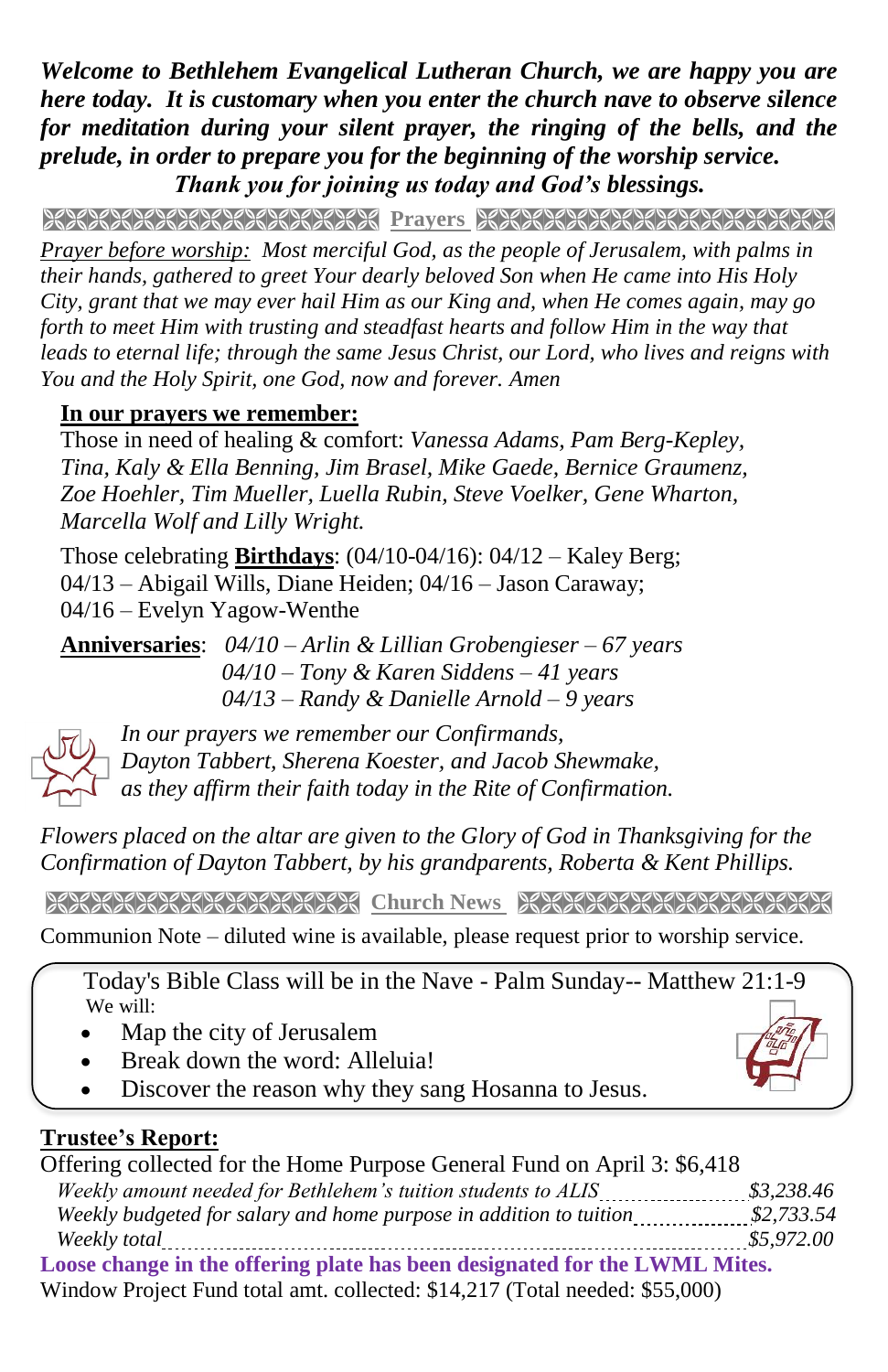**Now Free RAMSEY+** for Members



**FREE RAMSEY+**: The CEF of the CID is giving every member a free year subscription of Ramsey+. Go to our church website to access your free subscription: [bethlehemaltamont.org.](http://bethlehemaltamont.org/)

**Bethlehem Lutheran Church History: The First 50 Years** presentation by Dean Manuel, Thursday, April 21, 7:00 p.m. at the Effingham County Museum.

**District & Synod News, Regional Items & Acknowledgments XXXXX** 

**Tre Ore -** Apr. 15, Good Friday 12pm-3pm, Immanuel Augsburg is hosting this year's Tre Ore Service for the Altamont Circuit. Tre Ore means "three hours" and denotes the hours of darkness in which Christ hung on the cross until His death. The three hour service (12pm-3pm) is comprised of meditations preached by LC-MS pastors on the 7 words of Christ on the cross. All are welcome.

**Making the Case Bus Trip** The Tenth Annual Issues, Etc. Making the Case Conference will be held at Concordia University – Chicago on June 24-25. Hear noted speakers and regular guest on Issues, Etc. podcast speak about topics relevant to our life together as Christians today. **Deadline Updated!** - Response to the Issues Etc. Making the Case Conference has been overwhelming, with over 95% of the conference capacity filling during early bird registration. We still have our spots reserved for those riding the bus, but we need to move our deadline earlier so any unused spots can be released back to the conference. Please sign up by Easter Sunday, April 17, to guarantee your spot. More information about the bus trip and to make your reservation online, please visit [holycrossvandalia.org/IE](http://holycrossvandalia.org/IE) or contact Pastor Mohr at [pastor@holycrossvandalia.org](mailto:pastor@holycrossvandalia.org) or 618-283-1133.

## **ALIS Positions available for 2022-2023**

Janitorial – part-time Assistant Cook – part-time Middle grade teacher – full-time

- Copies of the job descriptions are located on the desk in the narthex.
- Interested candidates can apply in person at Altamont Lutheran Interparish School located at: 7 South Edwards Street, Altamont IL 62411, or email resume, cover letter, and references to [robiflach@alisrockets.com.](mailto:robiflach@alisrockets.com)